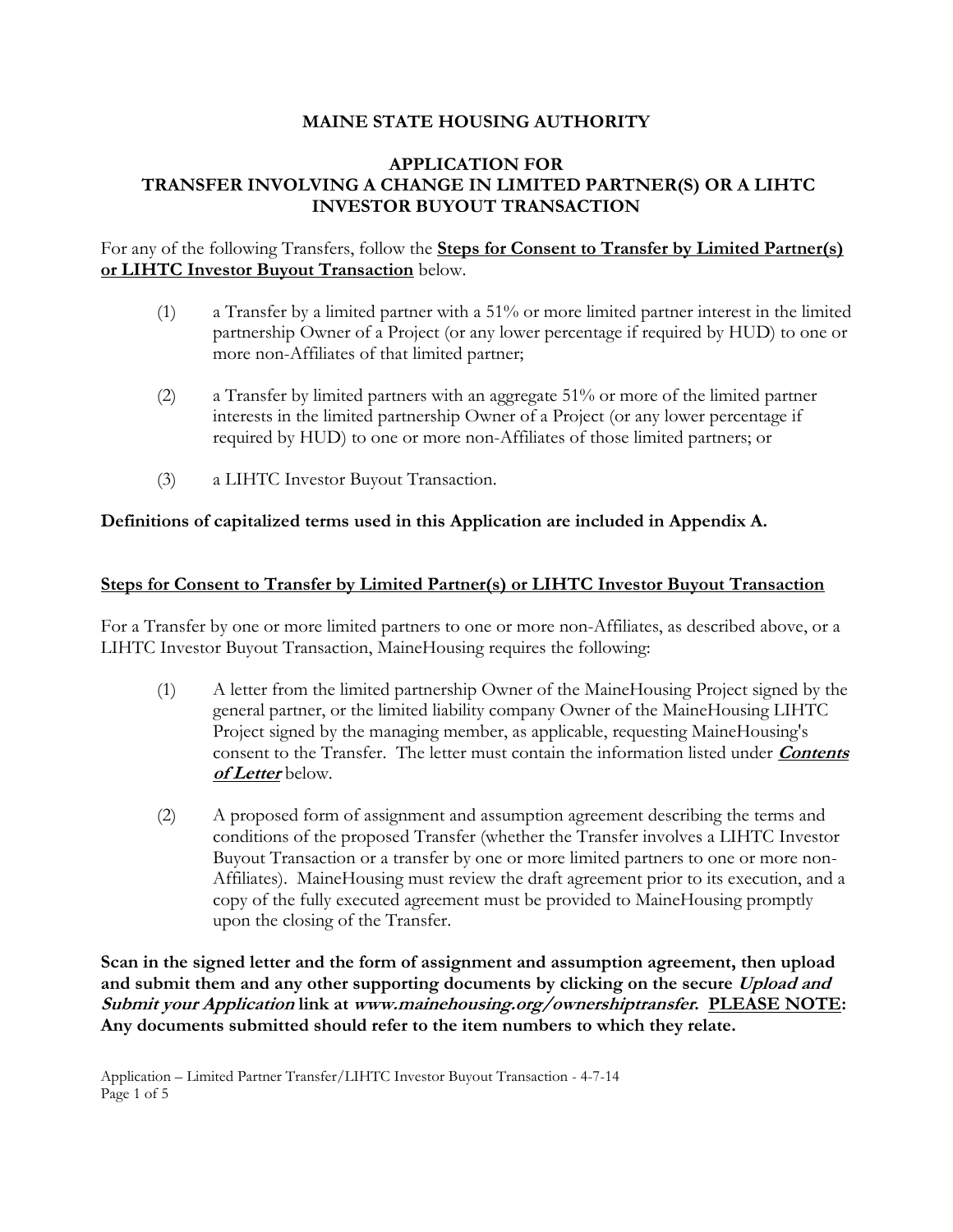**Your \$500 Application fee must be received by MaineHousing for your Application to be considered complete. For information on how to submit your Application fee, please see Application and Processing Fees at www.mainehousing.org/ownershiptransfer.**

**If you have questions as you complete your Application, please e-mail your questions to MaineHousing's Ownership Transfer mailbox at OwnershipTransfer@mainehousing.org**

**MaineHousing may request additional information it considers necessary in reviewing the Application.**

# **Contents of Letter**

The letter referred to above must include the following information:

- 1. Name of Project
- 2. Physical address of Project (street and town/city)
- 3. MaineHousing Project number
- 4. Name of Project Owner
- 5. Principal contact person, including name, telephone number(s), and e-mail address
- 6. A statement whether the proposed Transfer is (i) a transfer by one or more limited partners of a limited partnership Owner of a Project to one or more non-Affiliates of those limited partners, or (ii) a LIHTC Investor Buyout Transaction.
- 7. **Transfer by limited partner(s) to non-Affiliate(s) not involving LIHTC Investor Buyout Transaction (for LIHTC Investor Buyout Transaction, see item 8 below):** For a transfer by one or more limited partners of 51% or more of the limited partner interests, either alone or in the aggregate, describe the current ownership structure of the Project and the proposed ownership structure of the Project after the Transfer, as follows:

## a. *Current Ownership Structure*

The name and Ownership Interest percentage of each general partner and each limited partner of the limited partnership.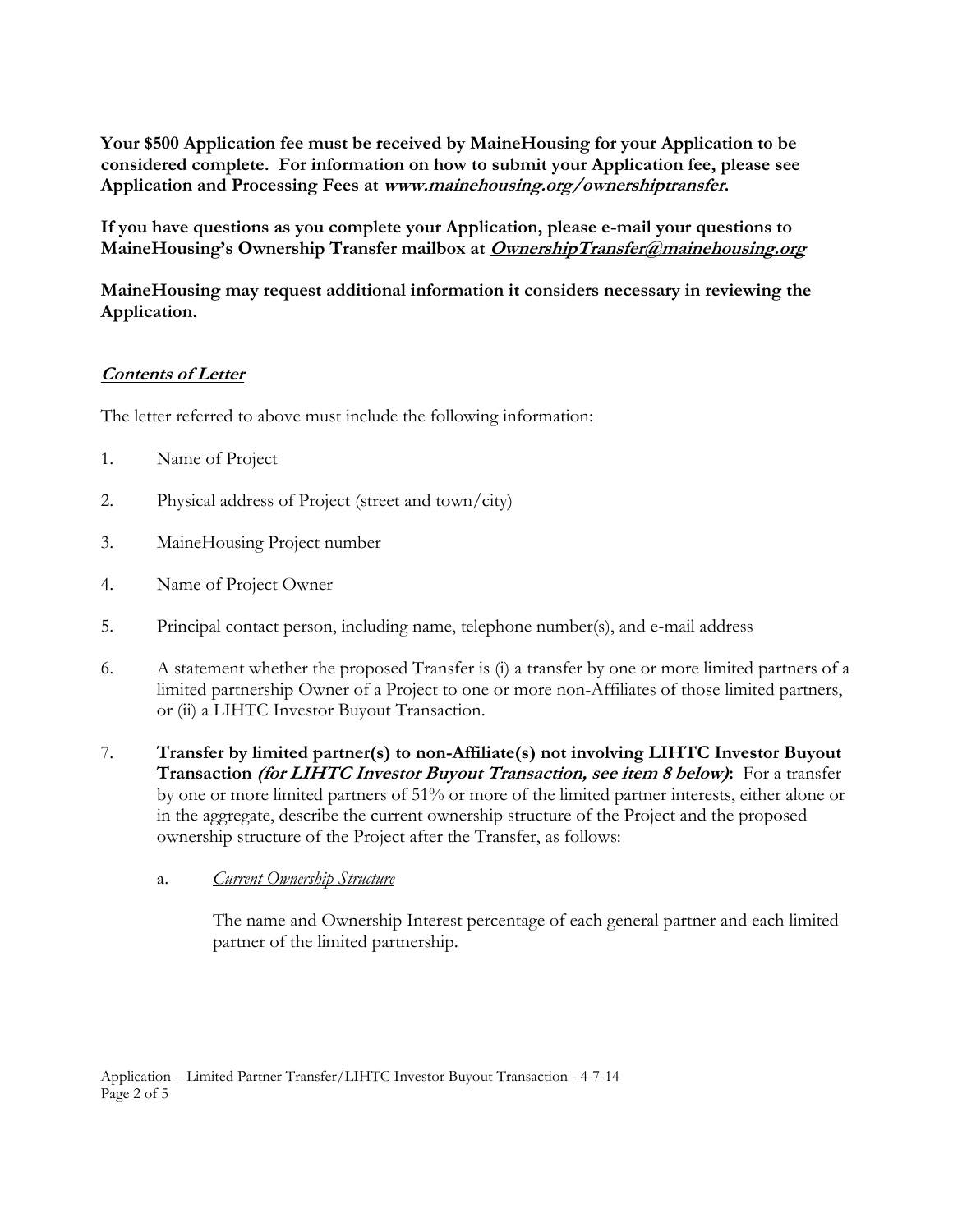### b. *Proposed Ownership Structure after the Transfer*

The name and Ownership Interest percentage of each general partner and each limited partner after the Transfer.

8. **LIHTC Investor Buyout Transaction:** For a LIHTC Investor Buyout Transaction, a description of the current ownership structure of the Project and the proposed ownership structure of the Project after the Transfer, as follows:

### a. *Current Ownership Structure*

- (1) If the LIHTC Project is owned by a limited partnership, the name and Ownership Interest percentage of each general partner, each Investor Limited Partner, and any other limited partners of the limited partnership.
- (2) If the LIHTC Project is owned by a limited liability company ("LLC"), the name and Ownership Interest percentage of each managing member, each Investor Member, and any other members of the LLC.
- (3) The name of the Sponsor of the Project.

## b. *Proposed Ownership Structure after the Transfer*

- (1) If the LIHTC Project is owned by a limited partnership, the name and Ownership Interest percentage of each general partner and each limited partner after the Transfer, which must include the Project Sponsor or an Affiliate of the Sponsor.
- (2) If the LIHTC Project is owned by a limited liability company ("LLC"), the name and Ownership Interest percentage of each managing member and each other member of the LLC after the Transfer, which must include the Project Sponsor or an Affiliate of the Sponsor.
- 9. A description of the financial terms of the Transfer (whether the Transfer involves a LIHTC Investor Buyout Transaction or a transfer by one or more limited partners to one or more non-Affiliates), including the source (including but not limited to any Project accounts), amount, duration and conditions of all proposed payments to the transferee and the party obligated to make those payments.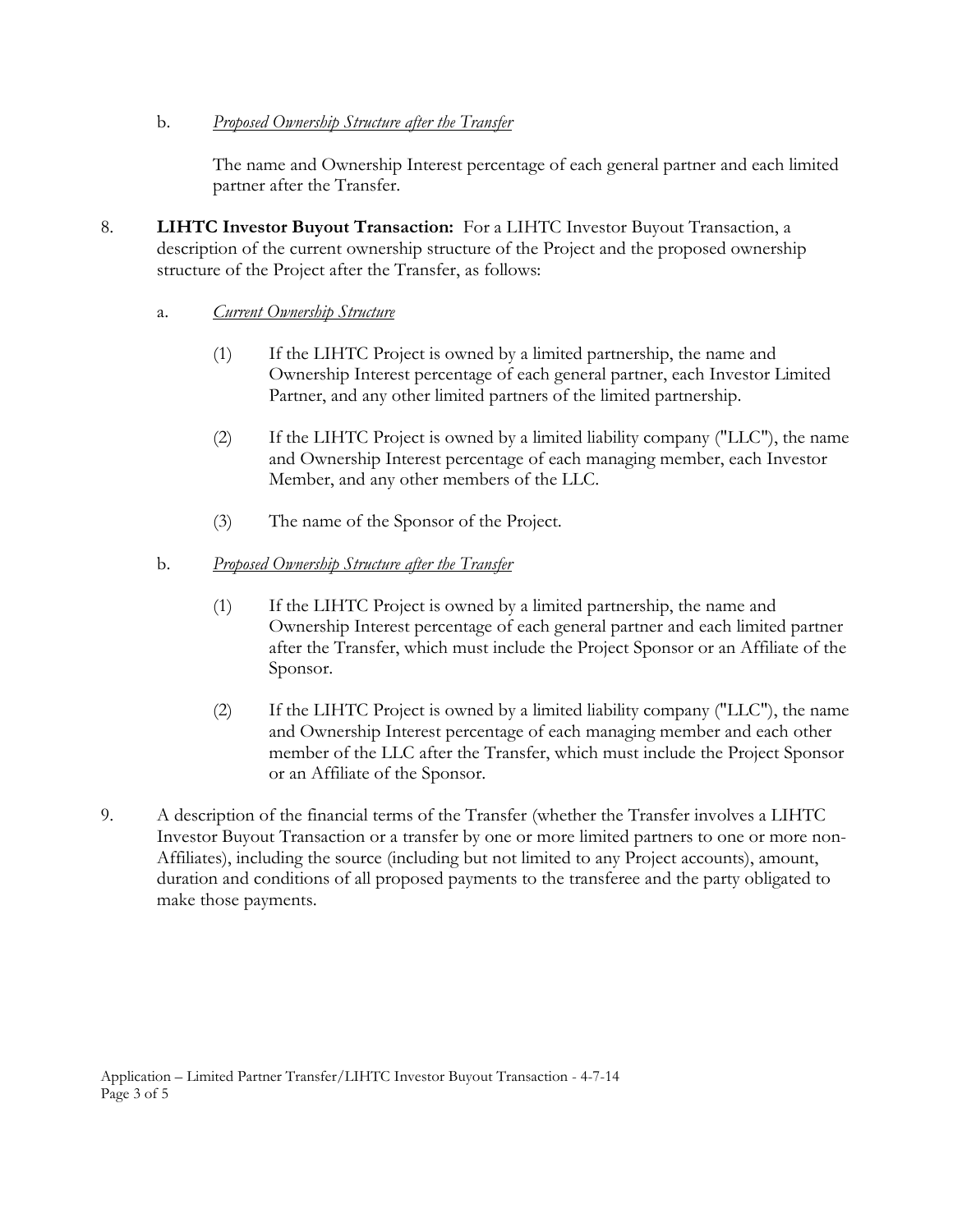#### **APPENDIX A – DEFINITIONS**

The following terms have the following meanings:

**"Additional Circumstances"** means any one or more of the following in connection with the Transfer of an Ownership Interest: a request for additional MaineHousing financing or for refinancing by MaineHousing of existing MaineHousing loan obligations; the existence of a HUD housing assistance payments contract for the Project; management issues; a Project that is troubled, on MaineHousing's watch list or in default; or increased risks to a Project as assessed by MaineHousing.

**"Affiliate"** means, with respect to any entity, another entity that it controls, is controlled by, or is under common control with.

**"Application"** means the form of application required or recommended by MaineHousing and any other information required or considered by MaineHousing in connection with the Transfer of an Ownership Interest in a Project.

**"Controlling Interest"** means an interest of fifty-one percent (51%) or greater, alone or in the aggregate.

**"HUD"** means the United States Department of Housing and Urban Development.

**"Investor Limited Partner"** means a limited partner of a limited partnership Owner of a LIHTC Project that is required to make capital contributions in exchange for low-income housing tax credits allocated pursuant to Section 42 of the Internal Revenue Code of 1986, as amended ("Section 42").

**"Investor Member"** means a non-managing member of a limited liability company Owner of a LIHTC Project that is required to make capital contributions in exchange for low-income housing tax credits allocated pursuant to Section 42.

**"LIHTC Investor Buyout Transaction"** means a Transfer of the Ownership Interest of an Investor Limited Partner or an Investor Member in a LIHTC Project to the Sponsor of the LIHTC Project or an Affiliate of the Sponsor.

**"LIHTC Project"** means a Project to which MaineHousing has allocated low-income housing tax credits pursuant to Section 42.

**"MaineHousing"** means Maine State Housing Authority.

**"Owner"** means a person or entity having an Ownership Interest in a Project.

**"Ownership Interest"** means any of the following:

Application – Limited Partner Transfer/LIHTC Investor Buyout Transaction - 4-7-14 Page 4 of 5